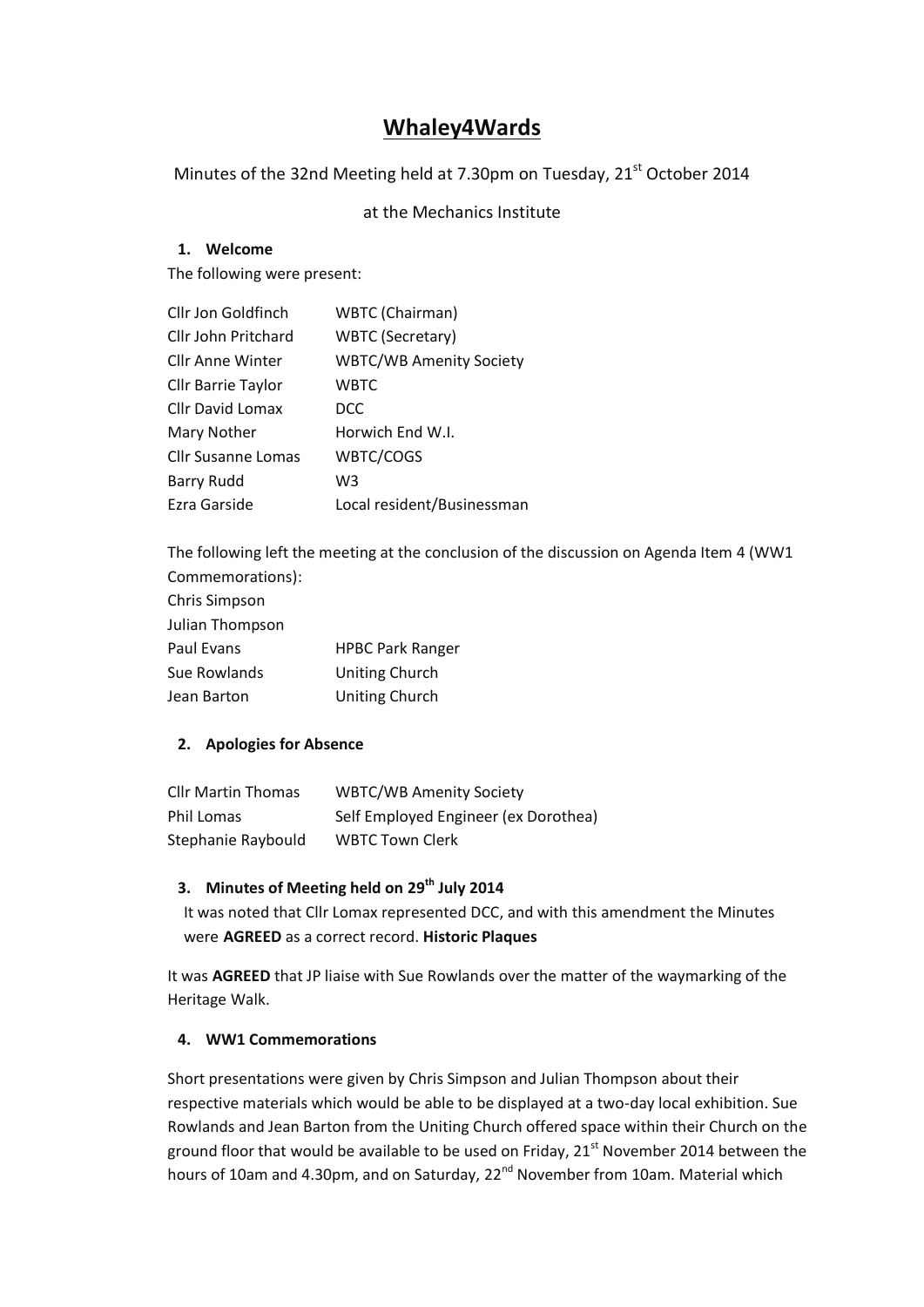was not removed overnight would be able to be secured at the Church. A planning meeting for the exhibition will be held tomorrow (ie on Wednesday, 22<sup>nd</sup> October), to which everybody is invited, to discuss the detailed logistics, including the promotion of the event. The Chairman will, then, notify the Town Clerk of the information to appear in the forthcoming quarterly Newsletter of the Town Council, which is delivered to local homes. The Chairman has prepared a bid for a grant of £500 from the HPBC WW1 Commemorations Fund, and this has been submitted by the Town Council. It was **AREEED** that a sum of £150, from the Regeneration Budget, should be put towards the total cost (£650) of the project.

## **5. Regeneration Grant Financial Update PLEASE NOTE THAT THE INFORMATION FOR THIS DRAFT MINUTE IS UNDER CONSTRUCTION, AND WILL BE ISSUED PRIOR TO THE MEETING ON TUESDAY, 4th NOVEMBER 2014.**

#### **6. Correspondence from HPBC regarding grant**

The following email was received from Helen Pakpahan (HPBC Economic Development Officer) on 14th October, the contents of which were **NOTED**:

*From: Pakpahan, Helen [mailto:Helen.Pakpahan@highpeak.gov.uk] Sent: 14 October 2014 10:28 To: whaleybridgetowncouncil@supanet.com Subject: Regeneration grant*

#### *Hi Stephanie,*

*Further to your acceptance of the 2014/15 grant, and six months into the financial year, I am writing to enquire about your current actual and projected spend for the regeneration grant this year.*

*As you will be aware, we permitted £11,386 of 13/14 budget (including match) to be rolled forward into this financial year but asked that this amount was spent before any draw-down of 2014/15 allocation.*

*Can you therefore let me know* 

- *· your current actual expenditure;*
- *· approximate timescale/budget of projects if there have been any changes; and,*
- *· can you confirm that you still propose to spend the full amount of 14/15 grant on top of the roll forward before the end of the financial year.*

*If you are unlikely to spend part/all the grant, we would prefer early notification as this will allow us to re-allocate budget to support business and regeneration within the district. Please note, as per letter of 01/05/2014, we are not proposing to allow 'roll-forward' of any underspent grant unless there are exceptional circumstances.*

*In my letter of 01/05/14, we also asked partnerships for their views on a potential change to the administration of the grant to make it simpler. If you have any comments on this, please could you let me know as soon as possible.*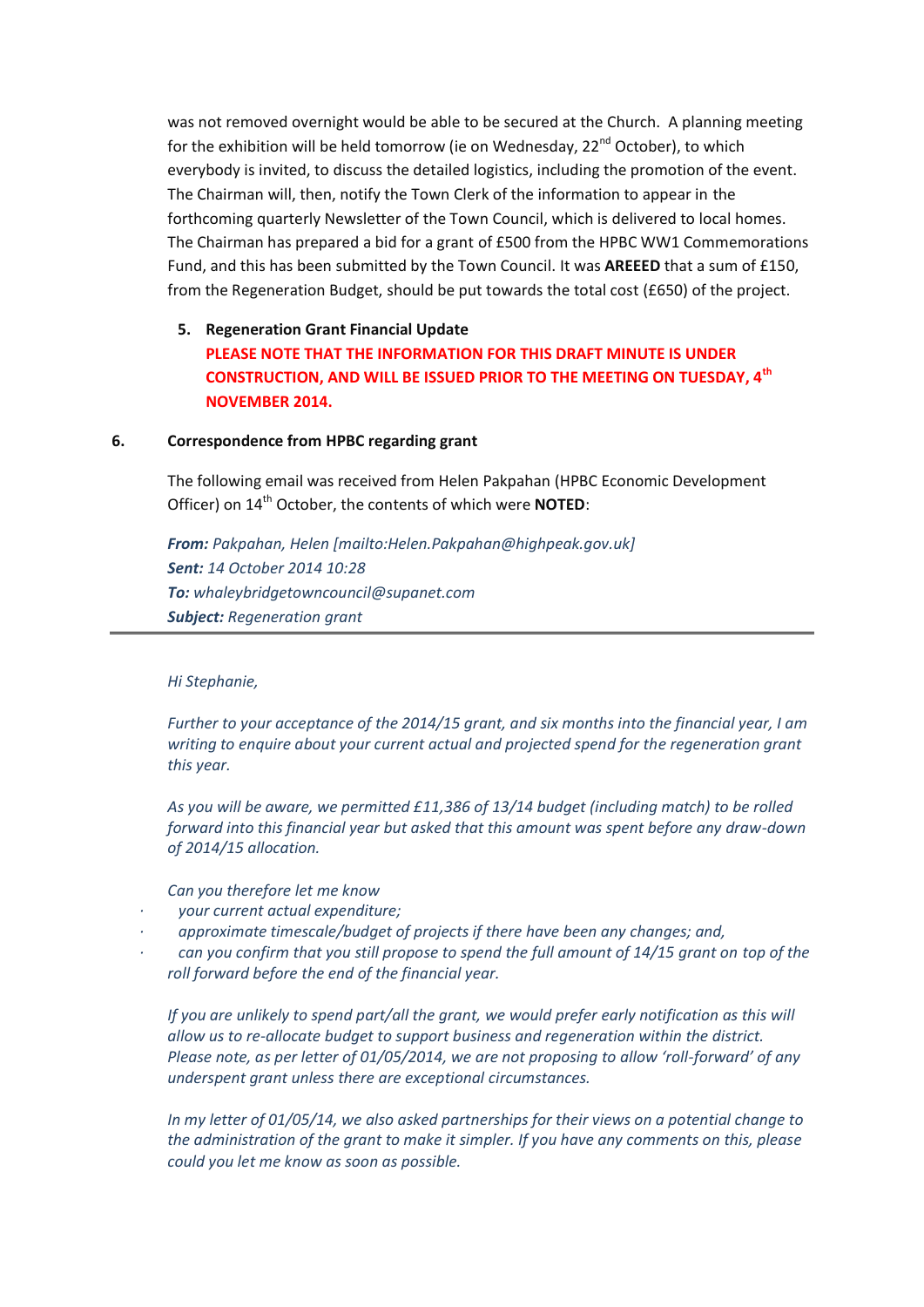*Any queries, please do not hesitate to contact me,*

*Kind regards, Helen Pakpahan*

*Economic Development Officer High Peak Borough Council and Staffordshire Moorlands District Council [helen.pakpahan@highpeak.gov.uk](https://webmail.highpeak.gov.uk/OWA/redir.aspx?C=aVAVdZ-AIkiaUaFFtpijlK4ljDLqxNFIP0Z8NhjWnEQMg9L1D8K9WMFiA5udO2ZjEVZxwxnNI2o.&URL=mailto%3ahelen.pakpahan%40highpeak.gov.uk)*

*0345 129 7777*

It was **AGREED** that Cllr Pritchard would ascertain whether the Town Clerk had notified Helen Pakpahan that the Town Council support the proposed changes in the administration of the HPBC Regeneration Grant Scheme (reference correspondence of  $1<sup>st</sup>$ May and 14<sup>th</sup> October 2014 from Helen Pakpahan).

### **7. Actions Roundup and Next Steps**

A new seat has been installed in the agreed position (between the reconditioned BT Kiosk and Network Rail's existing notice board). (NB This seat was made by Leander; it has no back and is similar to the two new seats near the War Memorial in Memorial Park). It was **AGREED** that PL's co-ordination of this work should be acknowledged.

Mike Whelan of Elnor Lane has installed the new bench (that had been intended for the space beside the BT Kiosk, but was too long) to be fixed on land in front of the Bicycle Shop (between the lower end of Old Road and the White Hart Public House), and re-installed the bench that was there to a site at the junction of Whaley Lane/Start Lane/Stoneheads (where the old wooden seat had rotted and disintegrated).

#### **8. Village Entrance Signs**

Conditional approval was granted by HPBC on  $1<sup>st</sup>$  September 2014 for the planning application (**HPK/2014/0282**) for Advertisement Consent.

It was **AGREED** that the signature on the artwork should not be included on the final sign. The following text, subject to final agreement with Rosemary Wignall, should acknowledge what Rosemary had done: **'ORIGINAL ARTWORK, AND RIGHTS OF REPRODUCTION, DONATED TO WHALEY4WARDS BY ROSEMARY WIGNALL 2014'.**

(NB The text is only intended to be seen by someone on foot examining the sign, so it should not 'scale' with the size of the sign. It should be in Calibri font (or similar), Colour black. It will be at the bottom left of the sign, hugging the surround border. The final length of the above acknowledgment on the full size sign should be no more than about 20cm.)

#### **9. Linear Park Interpretation Panel**

There was nothing to report.

#### **10. Shallcross Incline Interpretation Panel**

It was **AGREED** that JP will check whether SR has been able to liaise with Sue Stockdale (Clerk: Chapel-en-le-Frith Parish Council) about the 'mechanics' of charging the cost of any